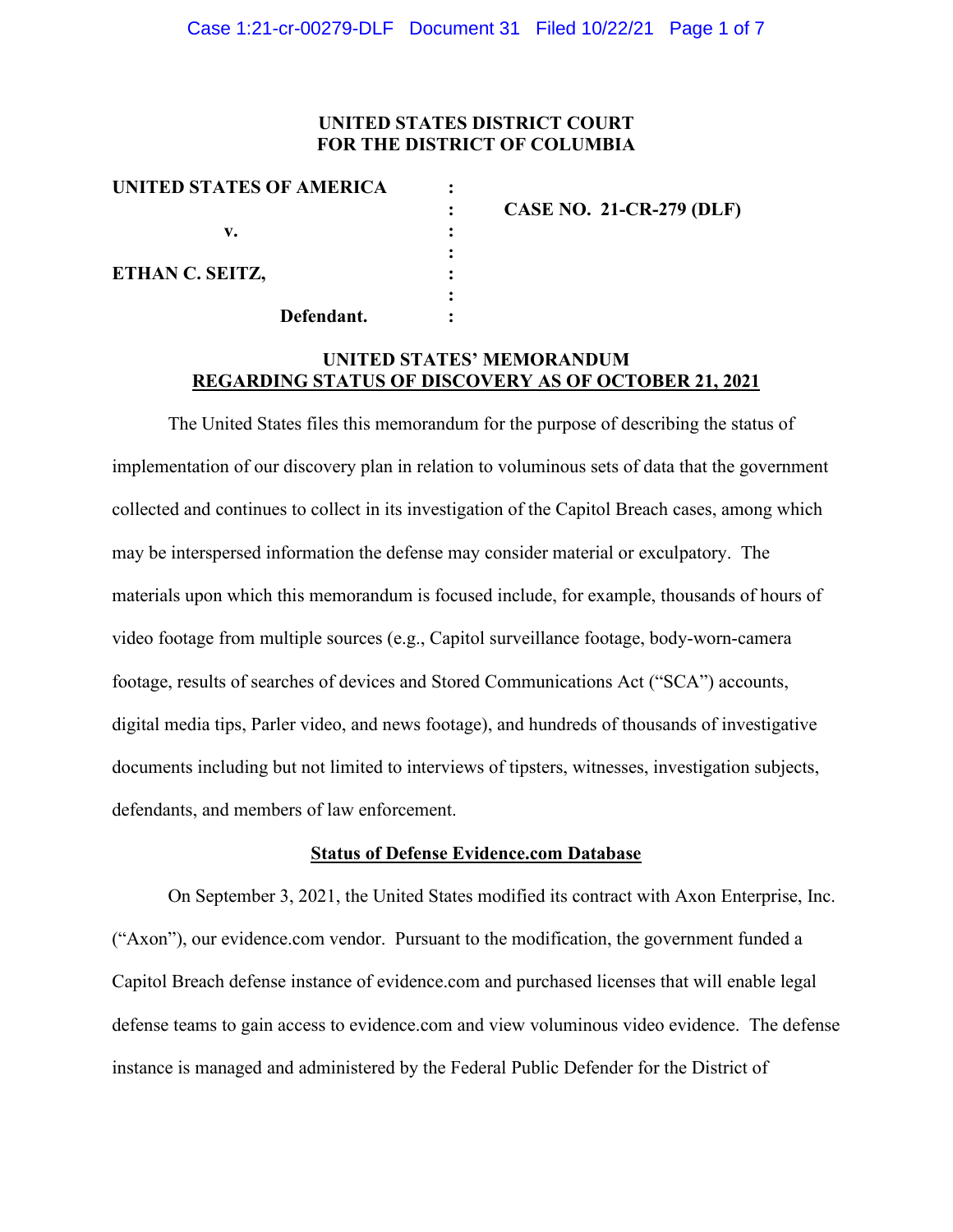### Case 1:21-cr-00279-DLF Document 31 Filed 10/22/21 Page 2 of 7

Columbia ("FPD"), who is acting as the Discovery Liaison for defense counsel in Capitol Breach cases, and the government has no ability to log into or retrieve information from the defense instance.

In conjunction with the Defender Service's National Litigation Support Team, FPD created a structure for distributing and tracking evidence.com licenses for defense counsel. As of October 18, 2021, FPD has sent emails to all Capitol Breach defense counsel with instructions on how to request a license for the legal defense team to view videos in evidence.com. FPD also developed a "Quick Start Guide" that it simultaneously circulated to all Capitol Breach defense counsel, with instructions for registering an account, logging into evidence.com, and further describing how video discovery may be shared with their clients through the evidence.com platform consistent with the standard Capitol Breach protective order.

### **Status of Production of Video Footage**

The following video footage has been shared to the defense instance of evidence.com and is accessible to any Capitol Breach defense counsel who requests a license:

- 16,925 U.S. Capitol Police ("USCP") Closed Circuit Video ("CCV") files consisting of approximately 4,800 hours (over four terabytes) of footage from 515 cameras located inside the U.S. Capitol Visitor Center and on the Capitol grounds. To assist the defense in locating relevant USCP CCV, we have also produced (via USAfx) 15 camera maps of the interior of Capitol Visitor's Center and the interior of the Capitol.
- 1,676 Metropolitan Police Department ("MPD") body-worn-camera ("BWC") files consisting of approximately 1,600 hours of footage recorded by over 900 officers between 1:00 p.m. and 6:00 p.m. on January 6, 2021. To assist the defense in locating officers who may have recorded body-worn-camera footage at a particular location and time, we also produced (via USAfx) a spreadsheet created by the Discovery Team based on MPD radio Global Positioning Satellite records.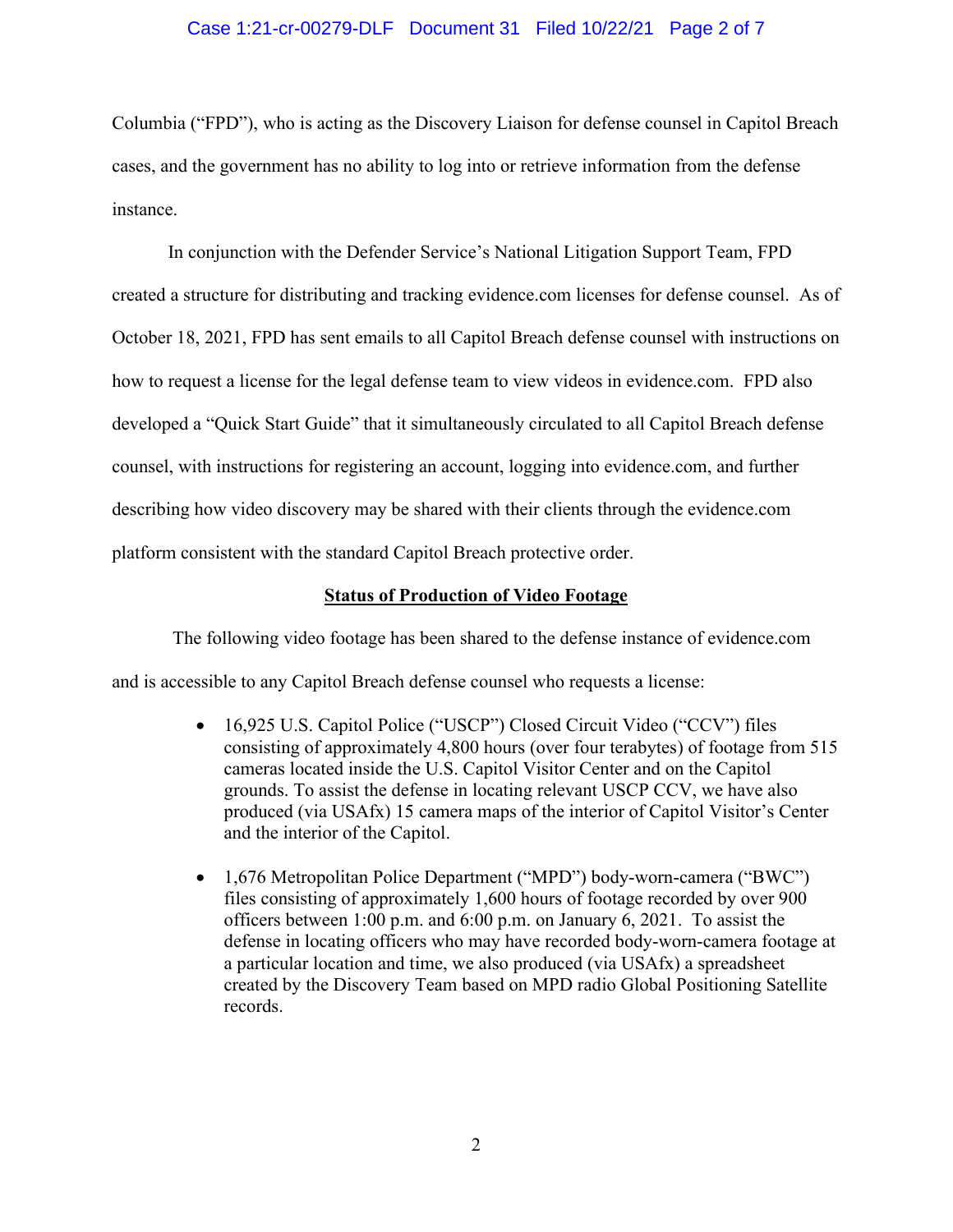## **Status of Defense Relativity Workspace**

On October 13, 2021, the United States modified its contract with Deloitte Financial Advisory Services, LLP ("Deloitte") to fund a Capitol Breach Relativity workspace and purchase licenses that will enable legal defense teams to gain access to the database. FPD is now consulting with Deloitte concerning the construction and organization of the defense workspace and creating a structure for distributing Relativity licenses to defense counsel. FPD will notify Capitol Breach defense counsel on how to obtain Relativity license access once the defense workspace is constructed and organized and is ready to be populated with documents.

# **Status of Production of Documents**

Since our last filing describing the status of discovery as of September 14, 2021, the following materials and a corresponding index have been made available for sharing with Capitol Breach defense counsel via USAfx:

- 42 files that consist of MPD internal investigation reports and exhibits (739 pages);
- 31 files consisting of digital exhibits to previously produced USCP Office of Professional Responsibility ("OPR") reports;<sup>1</sup> and
- USCP radio communications and draft transcripts.

# **Contents of Government Relativity Database**

Our Relativity database currently contains over 33,000 records from USCP, 23,000 records from MPD, and 56,000 records from the FBI's main Capitol Breach file (of which about 29,000 pertain to individual defendants and are likely to overlap with materials already produced in the specific cases to which they are most directly relevant).

<sup>&</sup>lt;sup>1</sup> On September 10, 2021, we made available via USAfx 35 files consisting of 28 reports from USCP OPR investigations of alleged wrongdoing by USCP officers on January 6, 2021.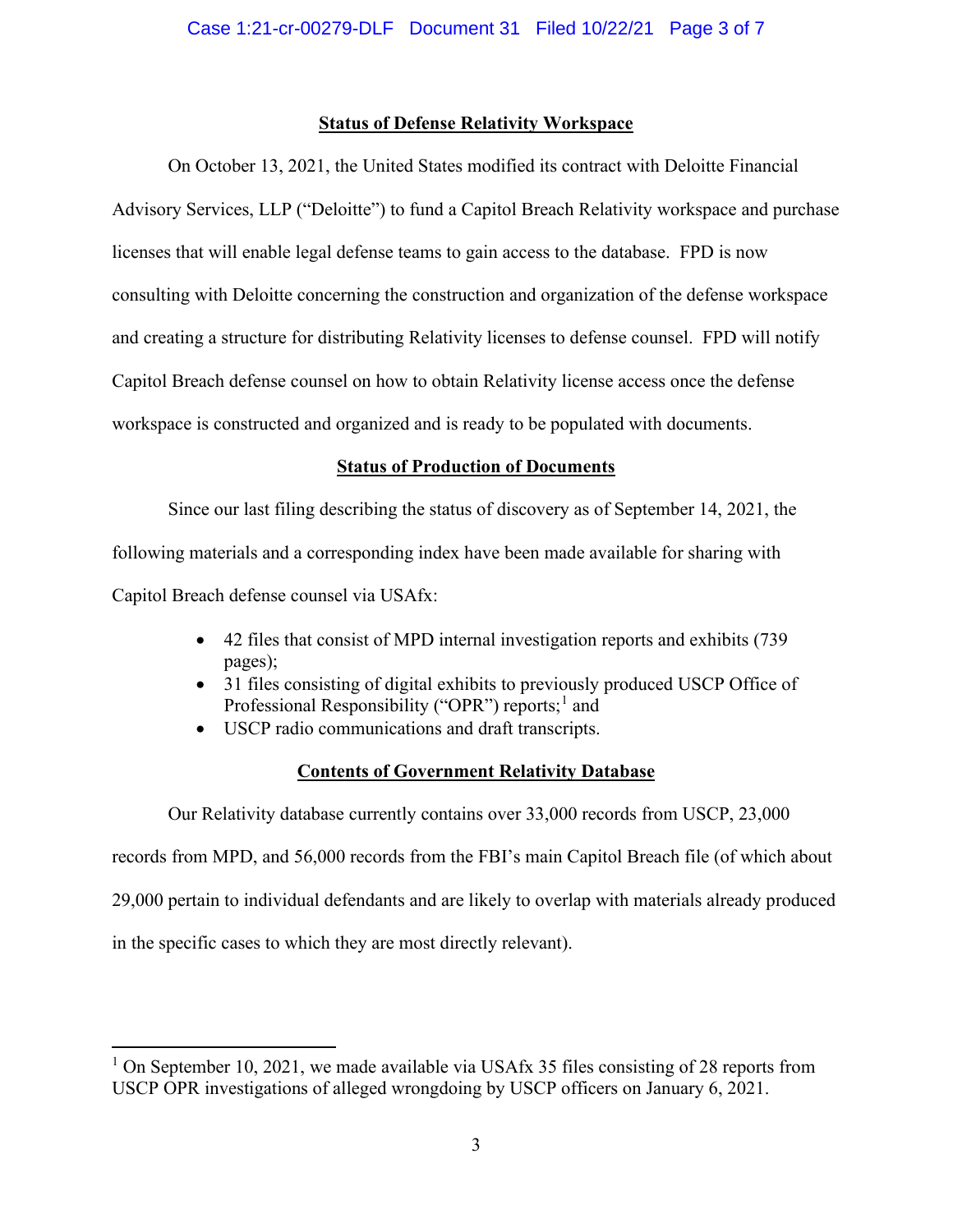# **Manner of Productions Going Forward**

In terms of the manner in which discovery will be produced going forward:

- We will continue to utilize evidence.com to produce voluminous video footage in all Capitol Breach cases.
- Until Relativity access is available to Capitol Breach defense counsel, limited productions such as those described above will continue to be made available to counsel via USAfx, as well as produced to the defense Relativity workspace.
- Once defense counsel have access to Relativity, it will become the primary method for producing voluminous documents. However, we will still continue to make organized productions and issue discovery letters to defense counsel describing materials that have been added to the defense database.
- Certain materials, because of their nature or volume, will only be produced to the defense Relativity workspace. E.g., case-specific discovery that has been provided in *other* defendants' cases and the results of searches of devices and SCA accounts. Those materials will become accessible to defense counsel once FPD distributes licenses for Relativity.

## **Incarcerated Defendants**

In collaboration with FPD, we have developed a proposal to increase access by incarcerated defendants to discovery materials by providing access to e-discovery (by providing limited evidence.com and Relativity access to inmates via wi-fi and increasing the number of computers available for discovery review). FPD and our office had a productive meeting with representatives from the D.C. Department of Corrections ("DOC") about the e-discovery proposal on Wednesday, October 20, 2021. At the meeting, representatives of DOC indicated they would explore with the Director whether a pilot e-discovery program consistent with our proposal, beginning with Capitol Breach defendants, may be implemented consistent with the DOC's security concerns and Internet capacity. We are meeting again on October 27, 2021, at which time we expect to obtain requested technical and logistical information from the DOC that would be essential to implementing our joint proposal.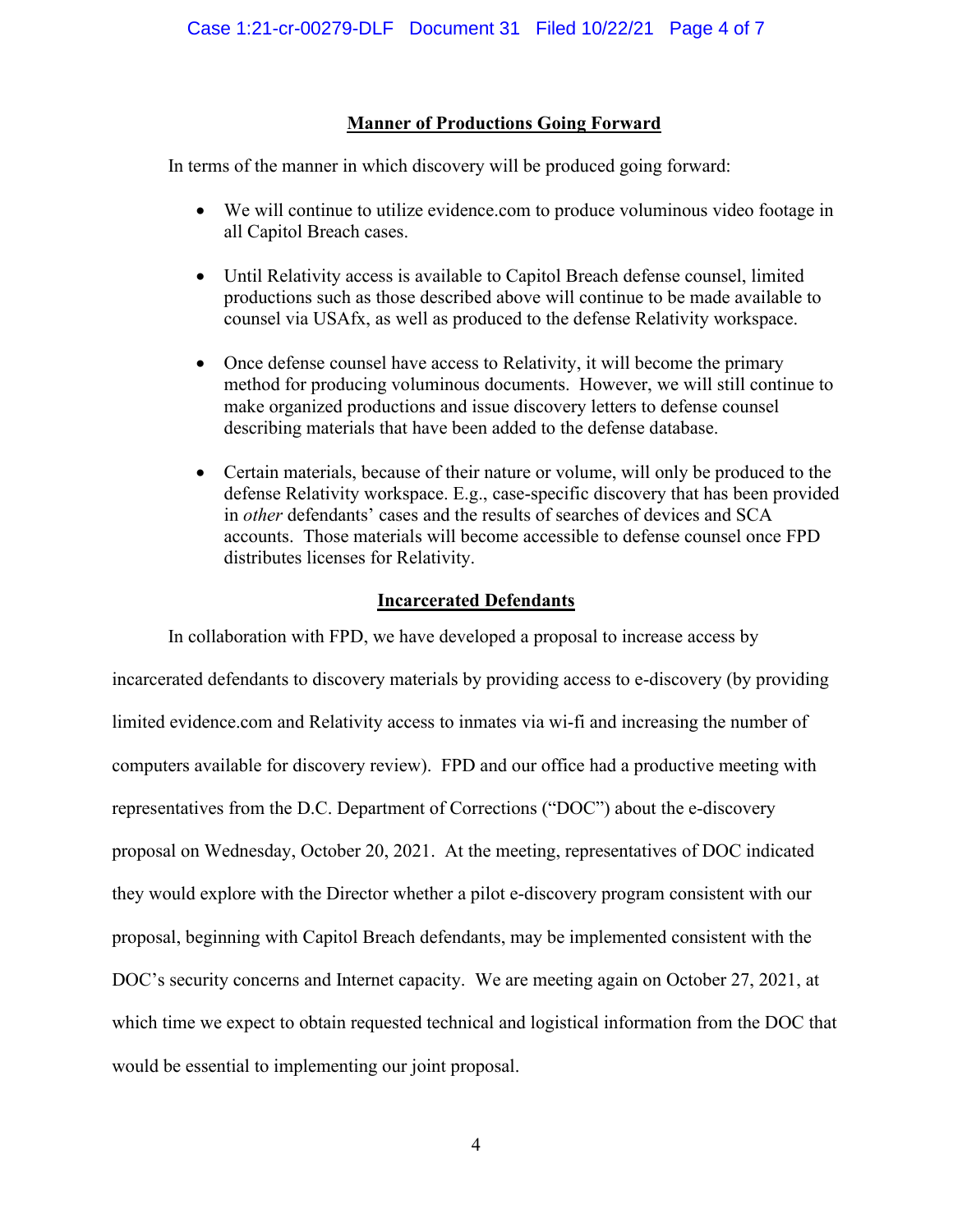Case 1:21-cr-00279-DLF Document 31 Filed 10/22/21 Page 5 of 7

We understand there are four defendants who are currently proceeding *pro se*, three of

whom are detained*.* We are currently developing a plan for access to voluminous materials by

*pro se* defendants and will inform the Court once we have finalized our approach, after

collaboration with FPD.

# **Future Productions**

Among the documents we expect future productions to include are:

- The remainder of USCP CCV (4,204 files), which is mainly comprised of footage that has been deemed Highly Sensitive, e.g., footage of the interior of the Capitol;<sup>2</sup>
- The remainder of MPD BWC footage (largely consisting of footage outside the 1:00 to 6:00 p.m. timeframe), and BWC footage from Arlington County Police (124 files), Fairfax County Police (24 files), Montgomery County Police (60 files), and Virginia State Police (48 files);
- U.S. Secret Service surveillance camera footage (143 videos);
- Video recordings made by officers of MPD's Electronic Surveillance Unit;
- Camera map for Capitol grounds;
- Supplemental exhibits to USCP OPR reports;
- USCP After Action Reports;
- MPD Aerial Surveillance Unit Photos;
- Permits for Demonstrations at the U.S. Capitol;
- Additional MPD internal investigation reports;
- MPD and Virginia State Police radio transmissions;
- Legal process pertaining to the collection of geolocation data from Google, Inc. and various additional providers;
- BWC Spreadsheet and zone maps (work product created to assist in review of BWC footage);
- Statements made by members of law enforcement during interviews arising out of the Capitol Breach investigation;
- Discoverable MPD, USCP and FBI records and memoranda currently (or shortly to be ingested) into Relativity;
- Case-specific discovery of other defendants (i.e., discovery already produced to the defendant for whom it is directly relevant, but which will be made accessible to all defendants);
- Results of searches of devices and SCA accounts; and

 $2$  To be clear, we are not producing via evidence.com footage that constitutes "Security Information" pursuant to 2 U.S.C. § 1979, i.e., the 17 hours of CCV footage that relate to the evacuation of Congressional Members. The disclosure of this footage will be handled separately.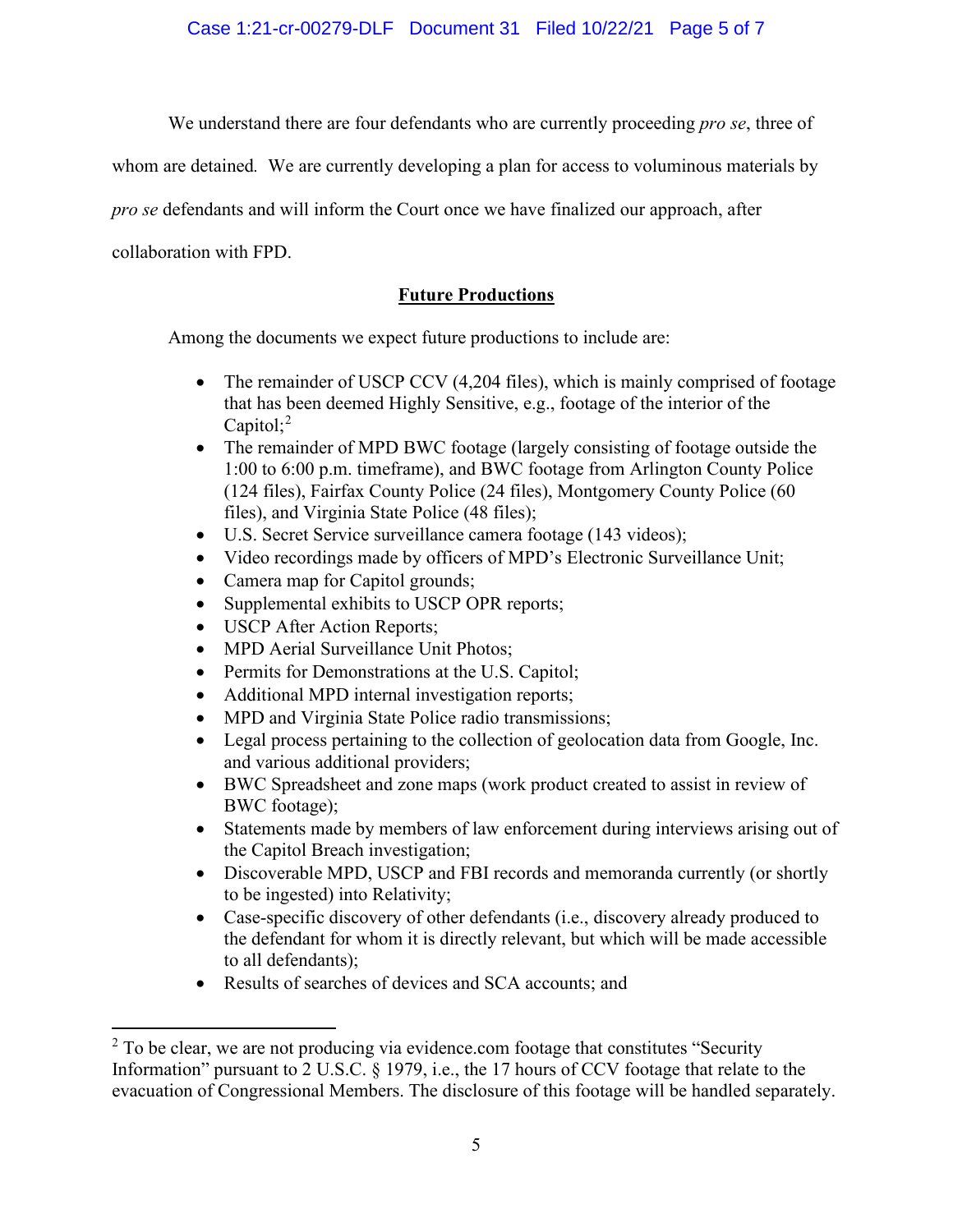• Custodial statements of (other) defendants.

# **Substantial Completion of Discovery**

We understand that the Court would like us to project when production of voluminous

materials will be substantially complete. As an initial matter, to reach the point where we can

assess a potential date of substantial completion, the government has taken and continues to

make substantial efforts, including:

- Appointing a Capitol Breach Discovery Coordinator in January;
- Assembling a Capitol Breach Discovery Team consisting of experienced attorneys, project managers, and litigation technology professionals;
- Collecting information from multiple sources involved in the response to and investigation of the Capitol Breach;
- Collaborating with FPD to develop a standard protective order for Capitol Breach cases;
- Identifying database solutions for making terabytes of video and documents accessible to hundreds of defendants, funding defense databases and obtaining licenses for all Capitol Breach defense counsel, and collaborating with FPD to execute these solutions;
- Reviewing specific discovery requests by defense counsel to ensure the appropriate materials are prioritized for production;
- Creating protocols and procedures to ensure that (a) case-specific discovery is provided, (b) defendants will receive complete copies of unscoped devices and SCA accounts upon request; (c) devices and SCA accounts are systematically filtered for attorney-client communications; and (d) relevant scoped data and custodial interviews will be uploaded to the government's discovery databases for production to all; and
- Creating proposals for increasing access to discovery by incarcerated defendants.

We will soon begin to load into Relativity several hundred thousand FBI records (a

substantial portion of which may not be directly related to any charged defendants). These materials that have been undergoing pre-processing to ensure, among other things, that any materials that might be subject to protection under Federal Rule of Criminal Procedure Rule 6(e) are segregated for processing internally. Once these documents are loaded in Relativity, we will be able to better assess and execute our plan for reviewing them and producing them in discovery. We are also currently engaged in a concerted effort to consolidate scoped search